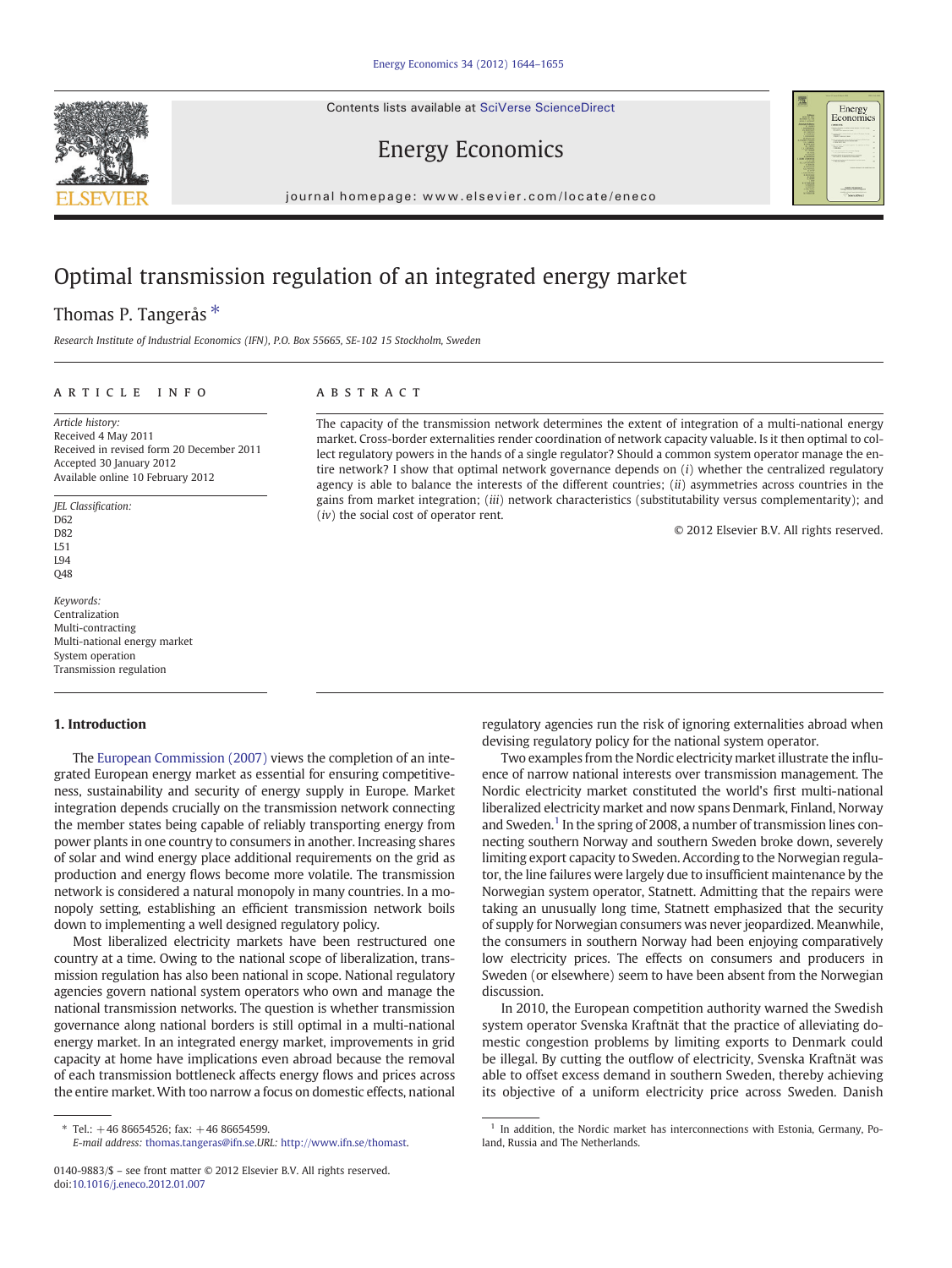interests, concerned with higher electricity prices in Denmark, filed a complaint with the EU accusing Svenska Kraftnät of abusing its monopoly position as the sole provider of Swedish transmission capacity. Svenska Kraftnät has subsequently decided to solve Swedish congestion problems through means other than reducing export capacity.<sup>2</sup>

With the cross-border externalities in mind, would it not be better to establish a common regulatory agency responsible for the entire transmission network? And should the national system operators be merged into a common system operator? In this paper I formally analyze these horizontal aspects of network governance. The discussion has, so far, centered around the costs and benefits of vertical separation of transmission operation from production; see e.g. [Cremer et al. \(2006\)](#page--1-0) for an analysis and [Pollitt \(2008\)](#page--1-0) for an account of the arguments. For the fear of integrated utilities discriminating against competitors and investing inadequately in their networks, the EU recommends full ownership unbundling of transmission and production assets ([EU, 2009b](#page--1-0)). However important vertical structure may be, overall network performance depends crucially on the incentives induced by the regulatory policies adopted by the different member states. The newly established Agency for the Cooperation of Energy Regulators (ACER) reflects this concern. ACER is furnished with the task of coordinating transmission regulation across the EU member states and deciding on the terms and conditions for access to cross-border infrastructure in case of national disagreement. On the system level, The European Network of Transmission System Operators for Electricity (ENTSO-E) is a collaboration of the system operators in the EU with the objective of coordinating and promoting system operator interests.

I consider a two-country energy market with interconnected networks. Network reliability is a measure of market integration and increases with maintenance spending in both networks. Gains from energy trade render network reliability valuable, but maintenance and transfer payments are costly. The purpose of regulation is to provide the system operators with the appropriate incentives for network maintenance while minimizing maintenance cost and transfer payments. First-best optimal spending occurs at the point at which the marginal benefit of network reliability equals the marginal social maintenance cost<sup>3</sup>

Network governance is a question of both how many regulators there should be and the optimal number of system operators (transmission owners). Therefore, a taxonomy of network structures needs to be compared with one another. The Nordic electricity market exemplifies the governance structure labeled Separation in Table 1. Separation constitutes the most decentralized network structure: Every country has its own national system operator (NSO) regulated by a national regulatory agency (NRA). An advocated contender is full centralization, here labeled Integration, where the responsibility for managing the entire transmission grid is merged in a common system operator (CSO), supervised by a common regulatory agency (CRA). Common regulation constitutes a compromise between Separation and Integration and features a set of NSOs jointly regulated by a CRA. An example of Common regulation is Great Britain, where Ofgem regulates the three transmission owners National Grid Electricity Transmission, Scottish Power Transmission Limited and Scottish Hydro-Electric Transmission Limited. To complete the picture, Common agency describes a situation where multiple national regulatory agencies

#### Table 1

A taxonomy of network governance structures.

|                           | National regulatory<br>agencies | Common regulatory<br>agency |
|---------------------------|---------------------------------|-----------------------------|
| National system operators | Separation                      | Common regulation           |
| Common system operator    | Common agency                   | Integration                 |

independently regulate a single CSO. In practice, proponents of a single system operator typically envision a complementary coordination of regulatory policies. For example, an investigation of the desirability of a single Nordic system operator concluded that national governments should simultaneously be forced to relinquish some (regulatory) autonomy, otherwise interference from the national governments would create inefficiencies in system operation [\(EMG, 2008\)](#page--1-0). I therefore skip a detailed analysis of Common agency at this stage, although one might want to consider it for the sake of completeness.

To compare welfare under the different structures, I assume that the common regulator selects the (for him) optimal regulatory policy. Under Separation, on the other hand, the two national regulatory agencies (NRAs) play a non-cooperative game against each other: Each NRA chooses its regulatory policy to maximize national welfare given the choice of policy by the other NRA.

A benevolent common regulator who can commit to complete long-term contracts can always replicate any set of contracts implemented by the national regulatory agencies and can potentially do better. Centralized regulation is always optimal in this case. Therefore, decentralized regulation can be optimal only if (i) the regulator is non-benevolent; or  $(ii)$  the regulator has commitment problems; or (iii) there are problems of contractual incompleteness at the centralized level. This paper analyses regulation from a political economy standpoint.<sup>4</sup> The countries differ in their valuation of market integration because of cross-country differences in the gains from trade. The common regulator maximizes a weighted average of national welfare in the two countries, where the weights are meant to capture the political influence of the respective countries over the design of the common regulatory policy.

The trade-off between centralized and decentralized regulation is between internalizing cross-border externalities of market integration and tailoring regulatory policies to each individual country to reflect differences in the valuation of market integration. National regulatory agencies (NRAs) provide insufficient incentives for network maintenance because they only consider the domestic and not the foreign gains from market integration. In addition, total maintenance spending is suboptimally distributed across the network because of a lack of coordination between the NRAs. Establishing a common regulatory agency (CRA) takes care of the coordination problem. However, total maintenance spending can be too high or too low under centralized regulation depending on the weight of the different countries in the objective function of the common regulator. If, for example, a country with very little to gain from market integration controls the CRA, maintenance incentives are vastly insufficient because the CRA grossly understates the value of market integration. In this case, regulatory decentralization is preferable to centralization. The key to establishing a well-functioning common regulatory agency thus lies in ensuring a balanced political influence across countries. With sufficiently equal distribution of political power, no country can exert enough influence over the regulatory policy to tilt it in one's own favor.

 $^{\rm 2}$  The measures include dividing Sweden into multiple price areas and transmission investments to remove domestic bottlenecks.

<sup>3</sup> Obviously, the regions do not necessarily have to be countries. The model could equally well be applied to study market integration between regional electricity markets in the US or elsewhere. Also, it is not necessary that electricity is traded on a common power exchange. In fact, the electricity markets do not even have to be liberalized. The crucial assumptions in the model are that capacity expansions are costly, capacity changes have effects on welfare in both regions, and there could be strategic interaction between regions in the decision to expand capacity. It follows that the qualitative insights gained in this paper regarding network reliability versus maintenance cost carry over to the long-run problem of network capacity versus investment cost.

<sup>4</sup> [Olsen and Torsvik \(1993\)](#page--1-0) analyze the case of non-commitment. They show that decentralized regulation can mitigate dynamic inefficiencies stemming from postcontractual exploitation by the centralized regulator. The system operator performs a multitude of tasks, such as short-term balancing of energy supply ([Rious et al.,](#page--1-0) [2008](#page--1-0)), some of which are not fully contractible. Incomplete contracting and optimal delegation in integrated energy markets are interesting topics for future research.